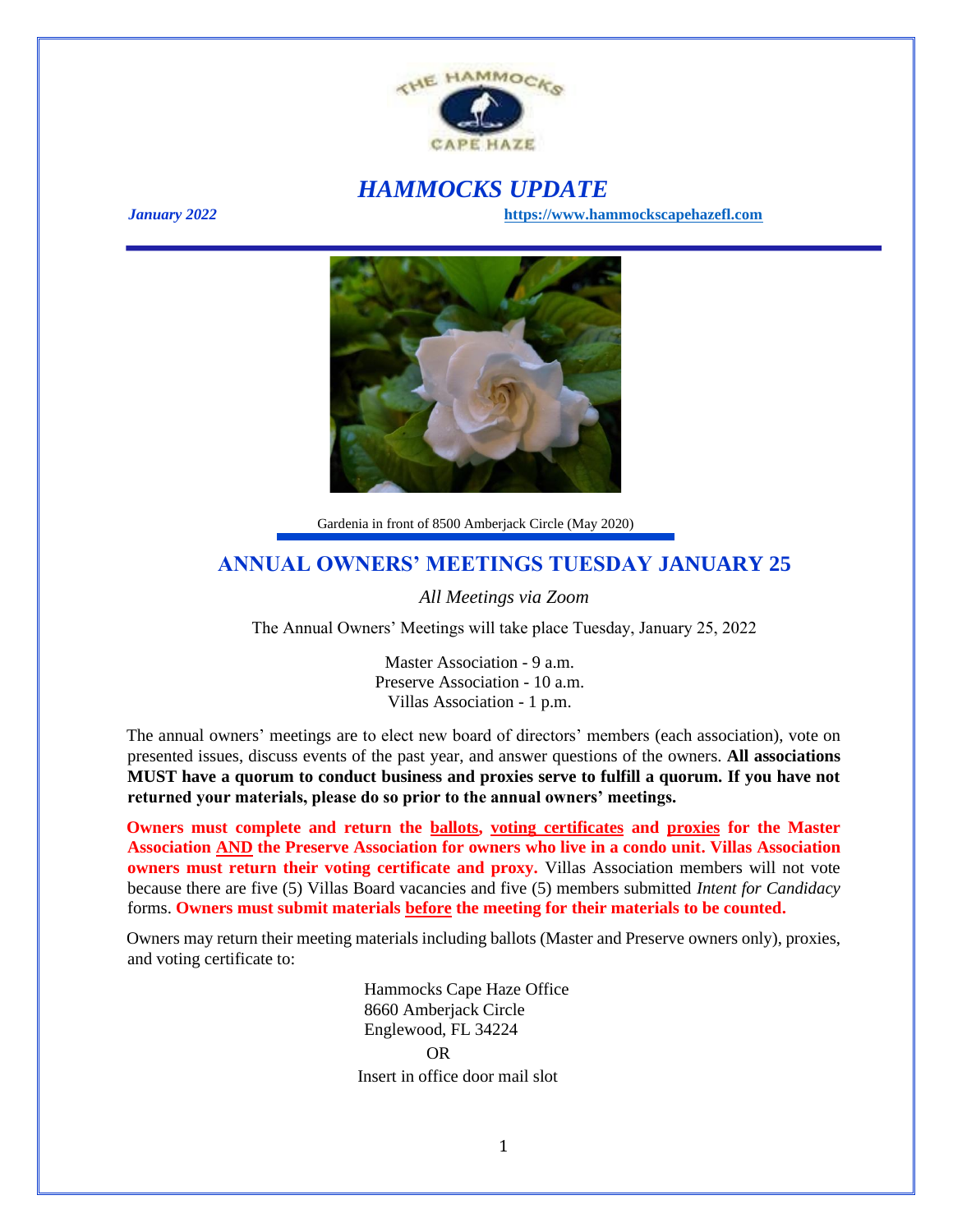Each association's board of directors will have an organizational meeting following the owners' meetings. **Owners' meetings and board meetings will be held via ZOOM this year**. See information below for Zooming or calling into the meeting.

**All three associations have a proxy and voting certificate to return.**

- **1. Proxy** Complete, sign, and date proxy; place in **outer envelope**
- **2. Voting Certificate -** Complete, sign and date; place in **outer envelope**
- **3. Ballot Master**: Vote for THREE candidates only, two from Preserve Association and ONE from Villas.
- **4. Preserve**: Vote for THREE candidates only.

**Only Master and Preserve Associations have ballots to return:**

**Do not sign, date, or write anything on the ballot. Place in the ballot envelope.** 

**Do not put anything in the ballot envelope other than the ballot.** Place the ballot envelope inside the **outer envelope**.

**5. Seal the outer envelope**, print name, address, and sign the front of the outer envelope. Mail or drop in the mail slot in the office at the clubhouse.

#### **Zoom or Phone Meeting Instructions**

To connect using a computer or mobile device, go to www.zoom.us (or download the Zoom app)

Click "Join A Meeting" Or click on the link **<https://zoom.us/j/5725728879?pwd=RjlvbnlkQlZLNVBBdGk1bXEzU2MvZz09>** Meeting ID: 572 572 8879 Password: 224634 You can also dial in by phone: 301-715-8592

#### **Board Governance**

The three associations are separate, independent, legal entities with separate boards, responsibilities, and with independent budgets created by their boards of directors.

*Master Association***:** All 162 unit owners belong to the Master Association. The Master oversees all the grounds, common facilities (clubhouse, fitness center, pump house, tennis courts), security, gates, roads, lighting, etc. Every unit owner pays the same assessment fee whether they live in a villa or in a condo.

*Preserve Association:* Consists of 134 units. The Preserve Association oversees the 13 buildings that house condominiums.

*Villas Association:* Consists of 28 units. The Villas Association oversees the seven buildings housing the 28 villa units.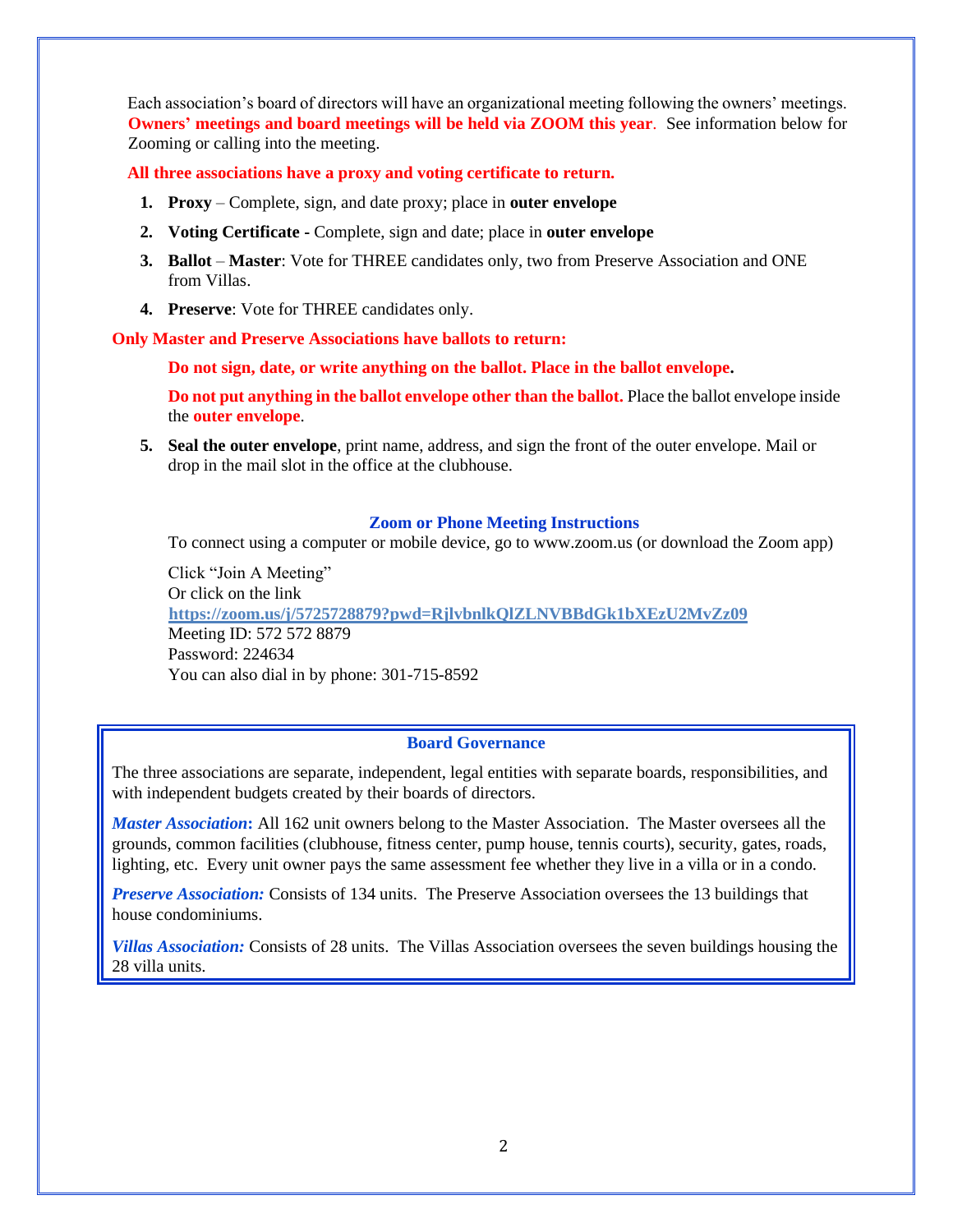

**Hammocks Poinciana Tree in Bloom**

## **LANDSCAPING IN THE HAMMOCKS**

Residents often question how the Hammocks plants are selected, why certain plants are not planted, why use mulch, why not use rocks, etc. The Hammocks' landscaping philosophy is constantly evolving based on lessons learned through trial and error! The Hammocks now uses native and Florida friendly plants and landscaping practices to enhance the grounds.

Because there have been several questions about the new mulch recently installed around the community, this article will highlight some of the Florida landscaping basics concerning mulch and plant bedding.

**Background:** The original developers used white shells in all plant beds and in parking lots at the fitness center and mailboxes, planted hundreds of inexpensive cabbage palms that shed berries and trash constantly, and used plants for immediate effect to attract buyers. When the developers declared bankruptcy, a bank took over the Hammocks and kept the community afloat until buyers Steve and Scott Massey took over the project. When Masseys took control of the Hammocks common area and the unsold units, they managed all aspects of the community but were agreeable to owners forming a landscape committee (about 2013), among other ways residents helped develop the community.

Landscape committee members soon learned what works in the Northern U.S. landscaping does not always work in Southwest Florida and some common practices in SW Florida may not be good for plants. As the Committee searched for advice, they consulted horticulture extension agents from the Charlotte County/University of Florida Cooperative Extension Office to learn more about the soil, water, and planting in the area. In addition, committee members read material concerning Florida Friendly Landscaping to inform their decisions.

**Mulch vs. Rock vs Shells:** According to the University of Florida Extension Office, one of the principles of Florida-Friendly Landscaping is using mulch to protect against soil erosion, maintain soil moisture, inhibit weed growth, improve soil structure and aeration, and reduce pesticide use. In contrast rocks increase heat retention and do not provide organic matter to the soil, increase the need for watering, and lower the quality of soil for plants and trees.

The Hammocks developers used white shells extensively on parking areas and in all the plant beddings when they landscaped the grounds. Cooperative agents working with Landscape Committee members noted Hammocks' palms and plants were yellowing and performing poorly because of the overabundance of shells in plant beds. Generally, shells slowly leach calcium into the soil as they degrade, increasing the soils alkaline content by raising the pH (alkaline) level while most palms and many Florida plants prefer more acidic soils and perform poorly with a higher pH level.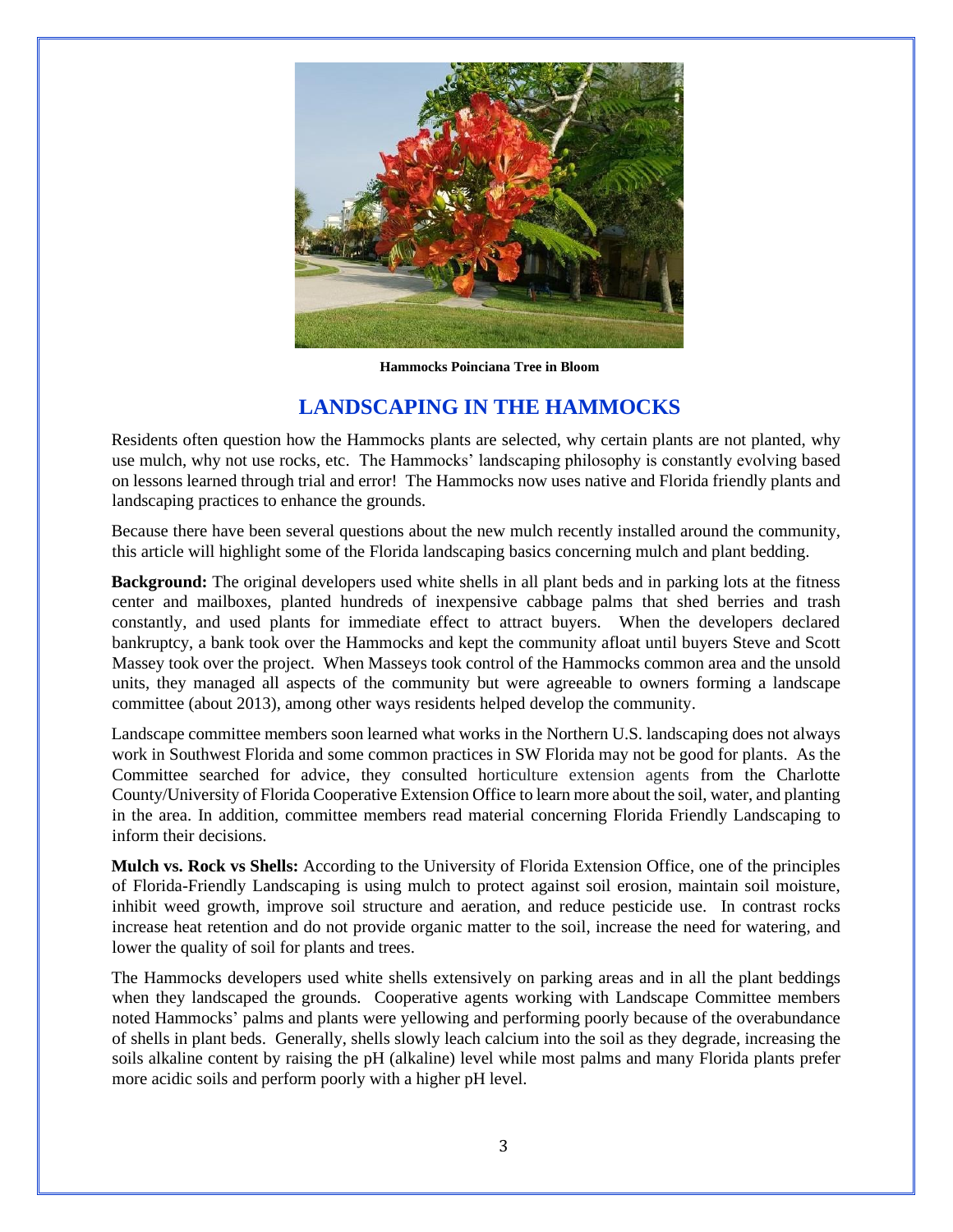In addition, shells are much like stone. They increase the ground heat, increasing the water needs. In turn, too much water also deletes the ground of nutrients.

The current Landscape Committee recently determined that some rock may be helpful in one area of the pool and in the traffic islands on Amberjack Way/Amberjack Circle. In the pool area, mulch continually blew into the water from the plant bed beside the pool. While the area is small, it will require more water and more fertilizer, but the Committee felt it is the lesser of two evils. Furthermore, the traffic islands have never produced attractive plants. The Committee believes pots with an irrigation drip system will be more attractive with rocks in the beds. The few plants remaining in the circles will also need increased water and fertilization.



**Mulch around New Plantings in Villas**

**The Hammocks Landscape Committee:** The Committee works to create an outdoor environment that enhances the health and beauty of our community now and in the future and meets the needs of the entire Hammocks neighborhood. The committee is responsible for monitoring the condition of the Hammocks' landscape. Committee members appraise the area, consider improvements, and meet with experts (e.g., landscape company representatives, the University of Florida Extension Agent for Charlotte County) to determine appropriate Florida landscape materials and plants and to ensure the grounds continue to reflect the tropical Florida style. Committee members develop both long-term and short-term improvement projects for approval by the Master Board of Directors.

Current Committee members are Dennis Bryan, chair; Sue Gravel, co-chair; Louise Kuryan; Judy Shniderman; and Judy Turner, secretary. Members serve for two-years and may be re-appointed.

### **Master Association Annual Report**

By Debbie Maysack, President January 2022

As we complete another year of work, the members of the Master Board of Directors are grateful for the support of our Hammocks community and the staff of Grande Property Services, specifically, Kathy Dressel, Tim Freeman, and their terrific team, as well as our onsite staff member John Schwab. We are especially grateful for our volunteer committees, including the Architectural Review Committee, Landscape Committee, Rules Enforcement Committee, Social Committee, our Hammocks Librarian, and the Maintenance Committee. Our beautiful community is a direct result of all the hard work of each volunteer. **All committee members are listed below.**

It has been my privilege to serve as president of the Master Board of Directors. During my tenure, we hired two management companies; experienced two hurricanes; refurbished our roads; were able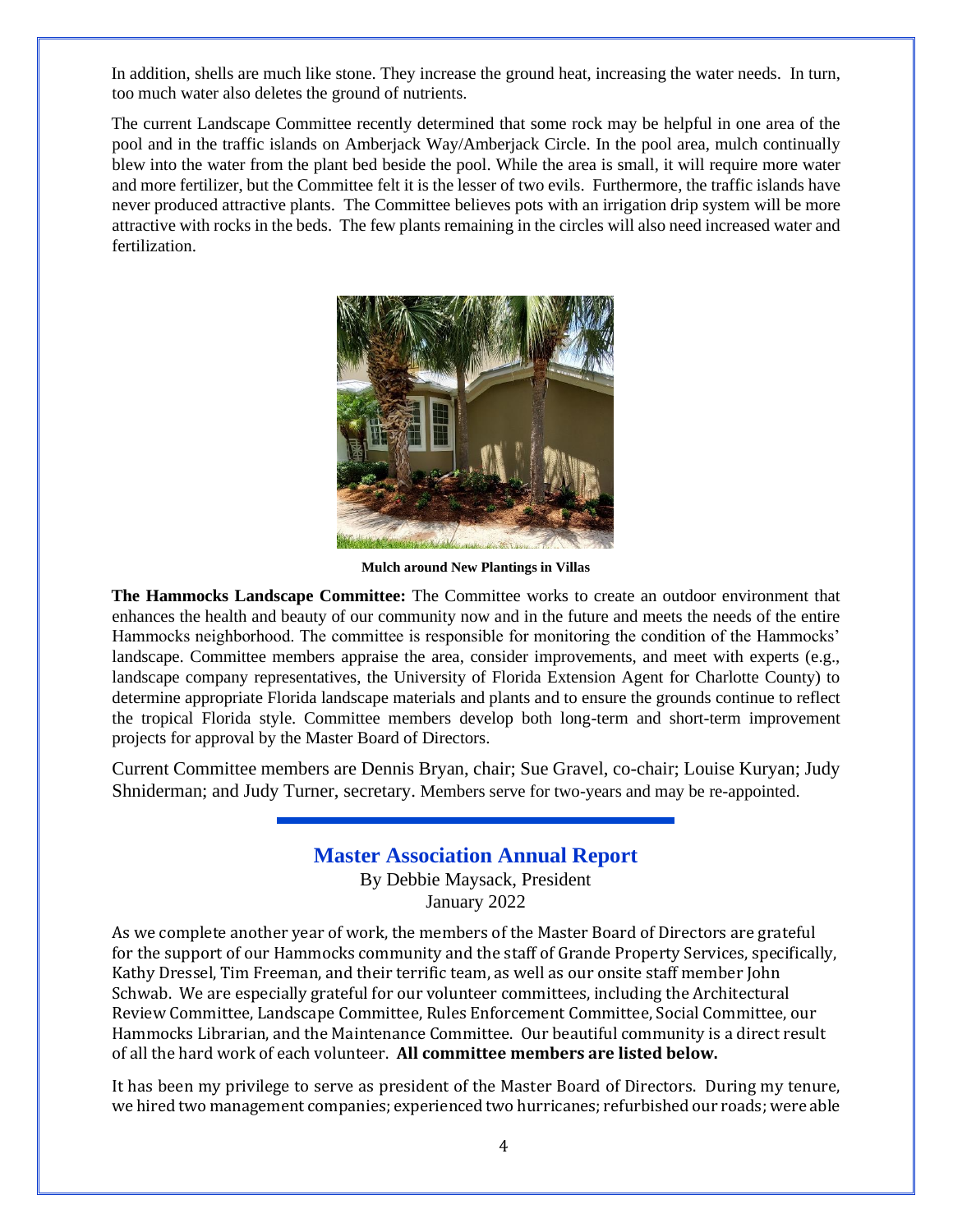to see green grass in our vacant lots; revised and restated our Master documents; along with many other successes. I appreciate all the support from the Hammock community. I would like to offer a special thanks to Carolyn Maddy-Bernstein for her many years serving as a board member. She has filled many roles, including liaison for the landscape committee and newsletter editor. She is known for her historical knowledge and background. Kudos to Jack Turner and Gary Toth for overseeing a successful pool resurfacing project this year and many thanks to treasurer, Donna Bouslog for keeping our finances under control.

We are pleased to report many accomplishments in 2021 despite increased costs and our ongoing efforts to combat COVID. Here are some highlights:

- We resurfaced and retiled the swimming pool and spa and repaired it as necessary, resulting in a beautiful pool area. We replaced the pool signage, safety life rings, and scoop; we purchased five new lounge chairs; powder coated the pool gate. The Landscape Committee recommended using rock to replace the mulch in a small area beside the pool to stop mulch from blowing into the pool. We also replaced the Weber grill, and the two commercial grills on the pool deck.
- The Fitness Center was professionally cleaned. We replaced one of the original treadmills that no longer worked with a floor model Precor treadmill at a significantly reduced price.
- The Tennis courts have new wind screens and new nets. To stop sun damage, we purchased a lock box to store the nets when not in use.
- Our librarian, Deborah Johnson implemented a system for returning books to our lending library along with new collection bins. Our library is used extensively, especially during COVID.
- We repaired and painted the front entry gate. You will notice that the gates now stay open an extra amount of time to allow cars to pass. In addition, a new community access keypad, buttons and Plexiglas cover were purchased and installed.
- The irrigation system is aging but not gracefully! There were major breaks in the system this year and will require more work in the future.
- We implemented the Landscape Committee's plan and have received rave reviews about the look of the community from owners, as well as visitors and vendors. We experienced a significant hike in our landscaping fees because of losing our vendor due to large increases in their expenses including labor costs. Our management company requested bids and encouraged our old vendor to bid on the work because they did a good job over the years. They turned in the most acceptable bid and were rehired.
- We invested some of the reserve funds in laddered CDs providing approximately \$23,000 in interest by the end of November 2021. Even with decreased interest rates of CD's, we feel fortunate that we are able to collect sufficient funds for the future.
- An updated Reserve Study is scheduled to take place in 2022 and will assure we have necessary funding for future expenses.
- A financial audit for the 2020 financial statements showed our finances to be in good order and found no material adjustments.
- Price increases and supply issues affected our bottom line this year. Although year end financials are not available at this writing, we are overbudget in several categories beyond our control including property insurance, utilities, landscape contract, unexpected maintenance issues and legal fees.
- The Master Board of Directors, Debbie Maysack, Jack Turner, Donna Bouslog, Carolyn Maddy-Bernstein and Gary Toth sincerely thank the Hammocks community for their support this year.

\_\_\_\_\_\_\_\_\_\_\_\_\_\_\_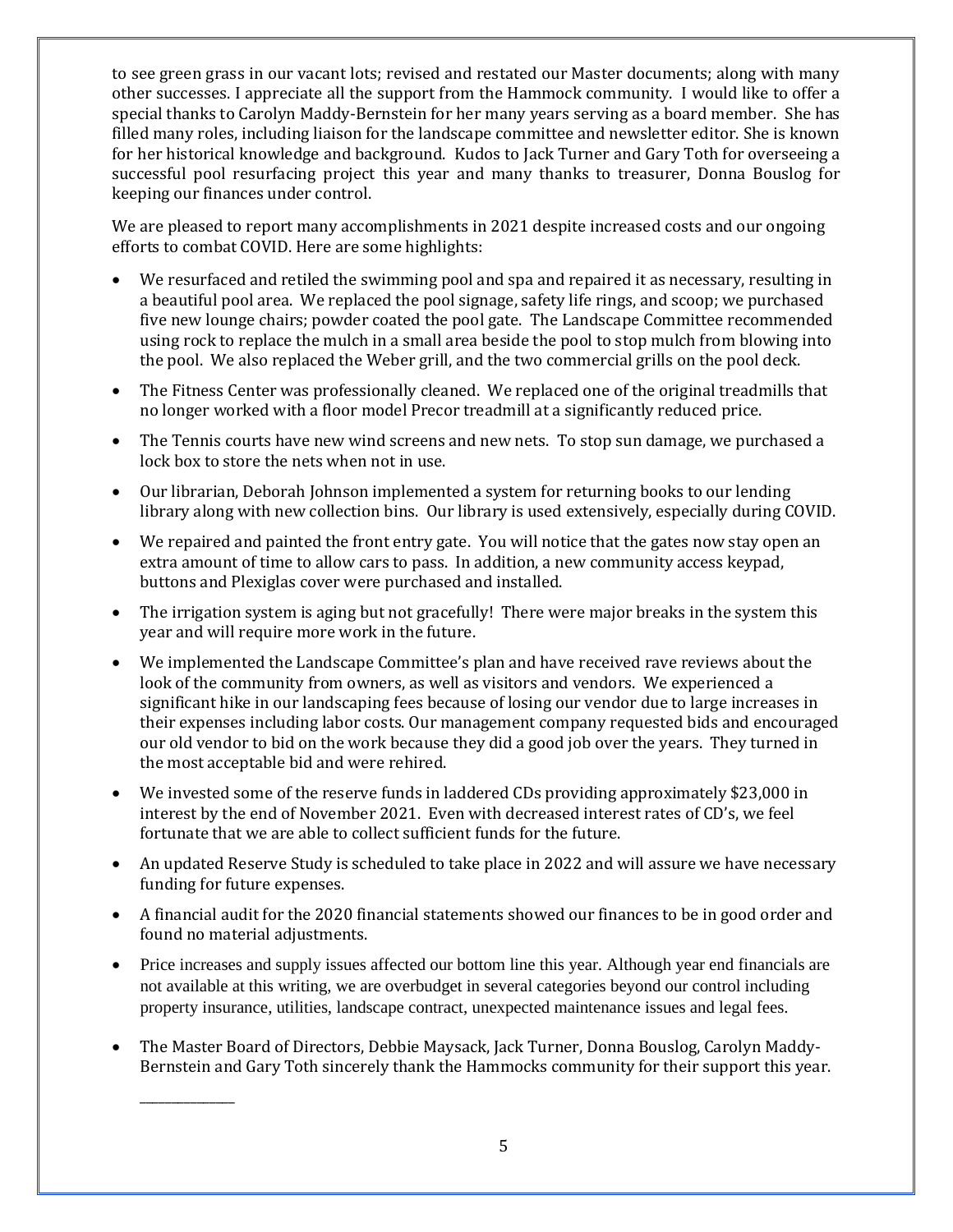Architectural Review Committee: Barbara Keck, chair; Michael Russcol, Lisa Macy, Terry Wisniewiski, and Lois Trebisacci

Landscape Committee: Dennis Bryan, chair; Sue Grevel, co-chair; Louise Kuryan, Judy Turner and Judy Shniderman

Rules Enforcement Committee: Robert Gauthier, Penny Harrington, Bruce Hertel.

Alternates: Toni Merdan and Mark Watkins

Social Committee: Wendy Koldin and Marcia Ridge

Hammocks Librarian: Deborah Johnson

Maintenance Committee: Craig Conlon, Michael Ferrara and Sam Desiderio

Hammocks Update (Newsletter): Carolyn Maddy-Bernstein and Debbie Maysack

Karen Ackinson (Columnist)



**Flowering Ixora Plants**

# **Preserve Association Annual Report**

By Jesus (Jay) Bilbao, President January 2022

The Hammocks Preserve Board of Directors thanks all of you for supporting its work and helped make the Hammocks a better place for all of us.

2021 was certainly a challenging year for everyone as we dealt with health concerns of COVID-19 and all its consequences. In the financial sector, supply chain shortages and increased costs affected our budget. It was harder than any of us anticipated to accomplish our Association's plans but thanks to the amazing support of our owners, we accomplished the work we planned.

As president of the board, I worked to keep all our communication channels open. Frank and honest communications between the Board and all owners is essential. I hope that with the help of the other Board members, we accomplished this.

#### **PERC REPORT**

Some Preserve Association buildings incurred significant water damage during Hurricane Eta in the fall of 2020, causing owners expensive repairs, and triggering the Board's concern that additional water intrusion could cause structural damage to the buildings. The Preserve Association Board of Directors appointed the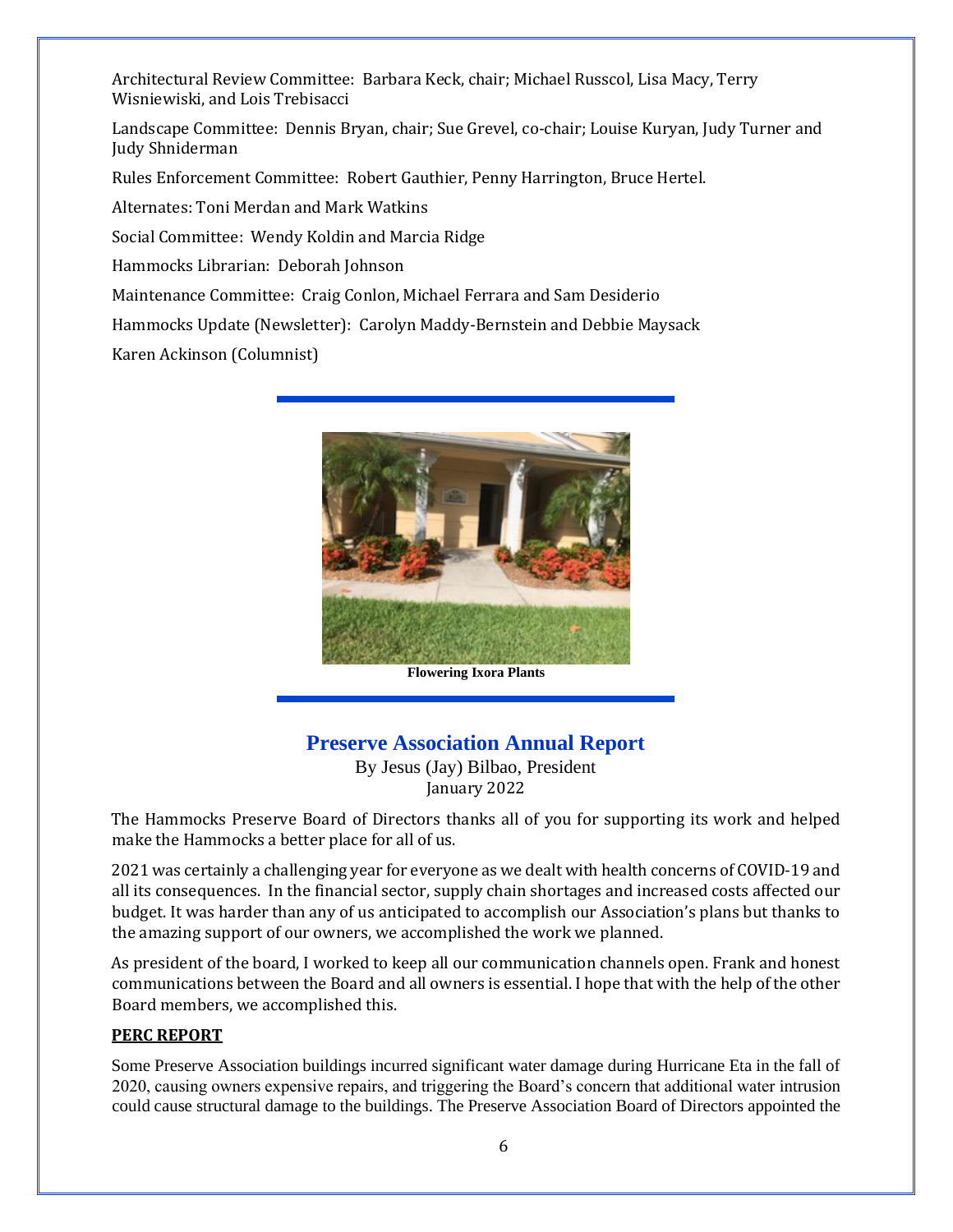Painting and Exterior Refurbishment Committee (PERC) to review the water damage problem following Hurricane Eta. The prospect of future damage prompted the Board to start painting the Preserve buildings in 2021 rather than wait until the original date in 2022. The Board also undertook an inspection of the buildings for cracks, window sealant, and exhaust vent problems and to ensure the Project will take care of all maintenance problems.

Because the PERC and Board understood the importance of the good oversight, the Board interviewed several engineering firms and hired Karins Engineering to 1) undertake a condition survey; 2) develop a project manual; 3) prepare bid documents, review of bids, and recommend a contractor; and 4) oversee project maintenance and supervision. The Board selected D&D Painting for the project based on findings of Karins Engineering.

The project includes removal of all foam trim under eaves and all corbels. The foam trim is being replaced with concrete and stucco and the foam corbels (damaged by birds seeking a new home) are replaced by 3/8" thick, architectural grade PVC. We are pleased to report that birds have already tried to pierce the new corbels have failed!

Painting started in mid-August 2021 and is ahead of schedule, completing one building every 3½ weeks. Buildings 8560, 8540, 8520 and 8500 Amberjack Circle are completed, buildings 8581 Amberjack Circle and 10520 Amberjack Way are in progress; 10550 and followed by 10521 Amberjack Way and 8541 Amberjack Circle. A schedule is being prepared for painting entry doors.

PERC members are Patricia Parsell, Steve Bernstein, Jim Paschall, Frank Stenglein, and Sam Desiderio. Frank replaced Don Douglas when he moved from the community in 2021.

The Board thanks PERC members for all their work to make this Project successful and all owners for their patience and cooperation during this project.

We owe a special thanks to our treasurer, Jim Ackinson for his outstanding work over the years, especially overseeing costs of this project. Jim will be sorely missed when he leaves the Board this year. His support and knowledge during these past years are invaluable.

### **FINANCIAL REPORT**

The December 31, 2021, Financial Statements will be available in mid-late January 2022. As of November 30, 2021, the Association maintained \$1,339,000 in cash and investments in its operating and reserve funds. The Association's operating deficit was \$2,477 at the end of November. Fortunately, negative budget variances associated with property insurance and fire alarm repairs are offset with positive variances in administrative, elevator, and utility expenses.

As of December 13, 2021, \$163,425 (40%) of the \$408,700 special assessment was collected. The reserve fund has adequate money to complete the Painting and Exterior Refurbishment Project. The special assessment is needed to replenish the reserve funds when the Project is completed.

As of January 3, 2022, \$409,937 (34%) of the total Project cost had been paid or incurred.

The 2022 Operating Budget provided for a substantial increase in HOA fees (\$677/month to \$788/month) mostly because of increased property insurance and maintenance fees previously paid through the Master Association. Property insurance increased from \$137,855 in 2021 to \$221,539 in 2022.

Finally, we strongly encourage all owners to attend the Preserve Board of Directors meetings as well as the PERC progress reports.

May you all have a wonderful 2022 and thanks again for your support.

The Preserve Board of Directors are Jim Ackinson, Carl Collina, Larry Bouslog, Ron Wretham, and Jesus (Jay) Bilbao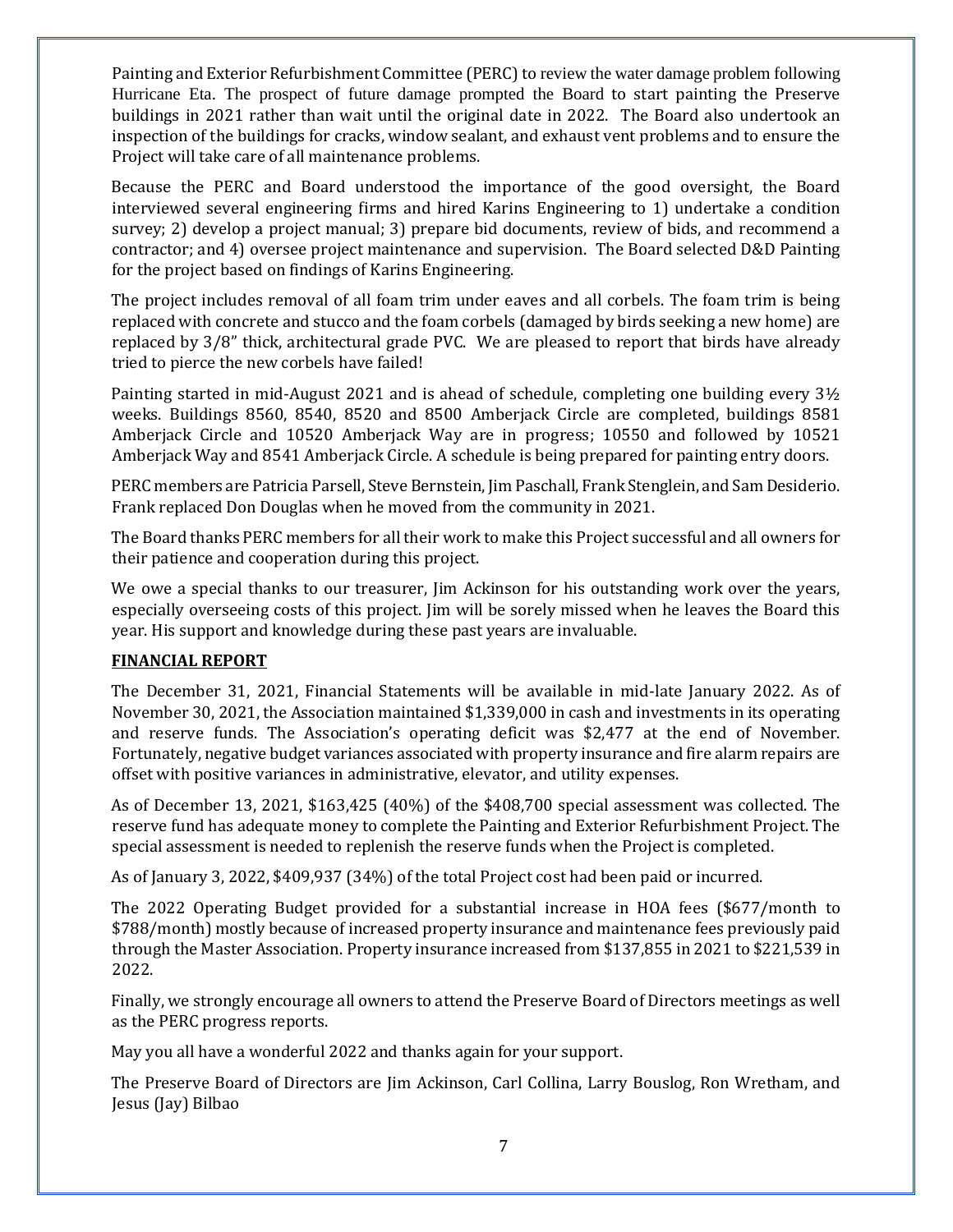

**Jatropha Blooming during Summer**

# **Villas Association Annual Report**

By Richard McMurry, President Outlook for 2022

2021 was a very challenging year. COVID adversely affected many owners and continues to be an ongoing health issue. Financially, the virus indirectly impacted local labor markets resulting in rising costs for services like landscaping labor and materials. The property, liability, and flood insurance premiums increased substantially because of national and worldwide. The collapse of the Surfside Condominiums brought attention to the fiduciary responsibility of Boards of Directors to effectively manage common area assets and the reserve funding.

The Villas Board undertook a review of historical funding for the reserves for the Villas Association limited common area assets resulting in increasing the annual reserve contributions to bring them to more appropriate funding levels. This was an exceedingly difficult decision because it contributed to the increase in our annual fees. However, the Board feels strongly this is a necessary move from a fiduciary perspective. Having appropriate reserves to support the maintenance and repairs of our limited common area assets will preserve the values of each of our investments in the Hammocks.

Other major accomplishments in 2021 include

- establishing Villas Association defined parameters for the painting of our lanais,
- rationalizing the allocation of maintenance expenses from the Master Board,
- placing unit number placards on each villa unit (shoutout to Joe Kuryan), and
- the wonderful ongoing work by the Villas owners on the Landscape Committee (shoutout to Louise Kuryan and Sue Grevel) and Architectural Review Committee (Mike Russcol).

Looking forward to 2022, we will have a reserve study update performed in January, which will guide the Board in establishing reserve funding levels for the future. We expect to have the report available for review and discussion in early 2022. We encourage all Villas Association owners to participate in the management of the Villas Condominium Association through committee participation and attending Board meetings. Finally in 2022, it is hoped that the long process of finalizing the FEMA Flood Plan ratings will be completed and we will be able to assess the impact on our flood insurance premiums.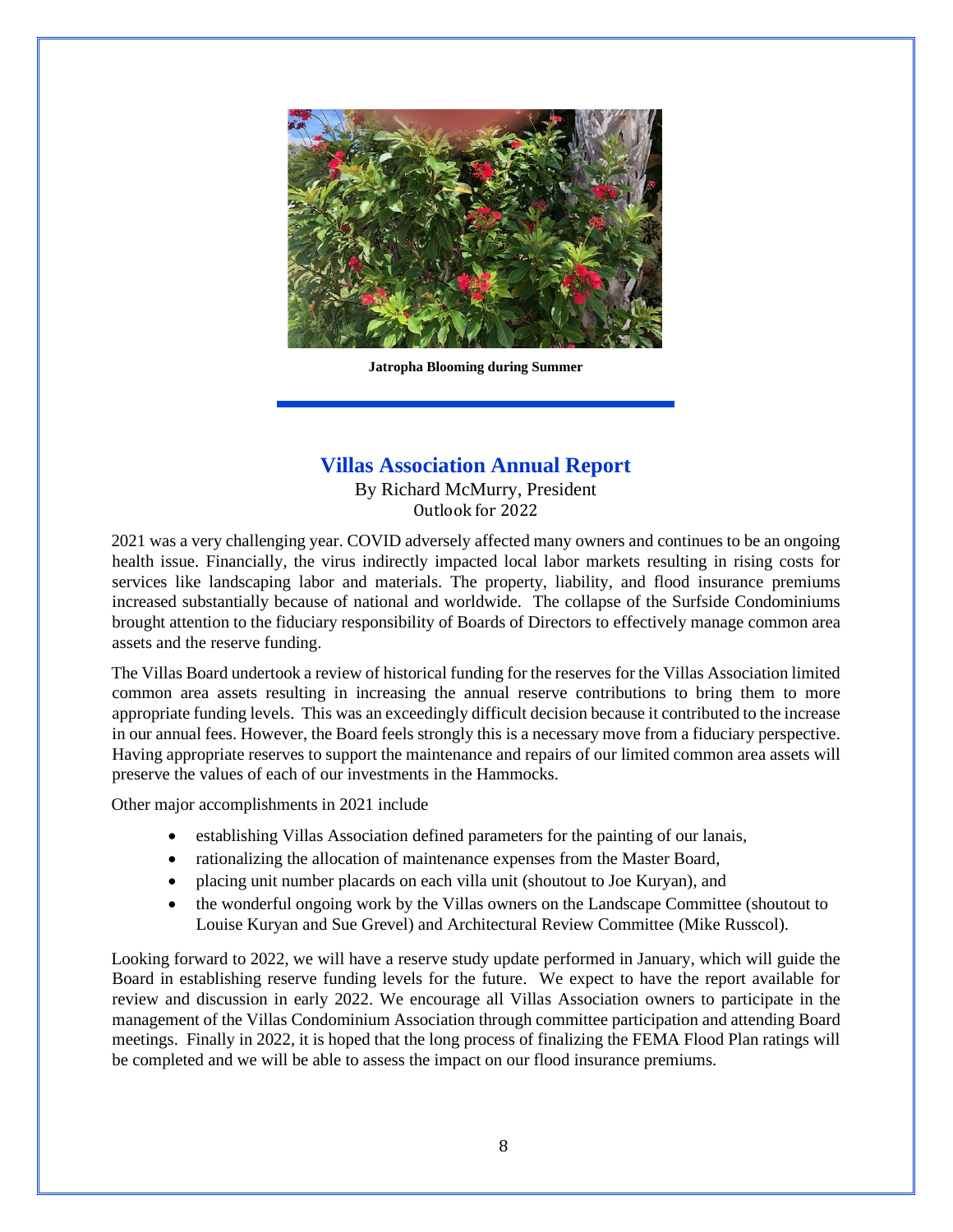

**Magnolia Blooming in the Hammocks**

## **Gentle Reminders**

*When remodeling your condo unit, please remember that our governing documents require owners to follow specific standards for entry doors, lanais, sound abatement for flooring and more. Please click link below to the Hammocks website for an application form and the specific Architectural Review Committee Standard you may need. <https://www.hammockscapehazefl.com/hm/hammocks-arc-1/>*

*The Hammocks speed limit is 15 mph.*

*Please observe all stop signs.*

*Pool hours are set by Charlotte County and are from dawn to dusk.*

*The Ibis Clubhouse closes at 9 p.m.* 

*There is an application and fee necessary to use the clubhouse for a private party.*

*If you are the last one leaving either the clubhouse or fitness center, please turn off lights and fans.*

*Kindly wipe off equipment with disinfectant after use at the fitness center.*

*As a courtesy to the next person using the new BBQ grills at the pool, please remember to clean them after each use and limit the amount of sauces/liquids used as this will damage the igniters, reducing the life of the grill.*

*Selling your unit? Remember, according to our documents, no signage is allowed within the Hammocks.*